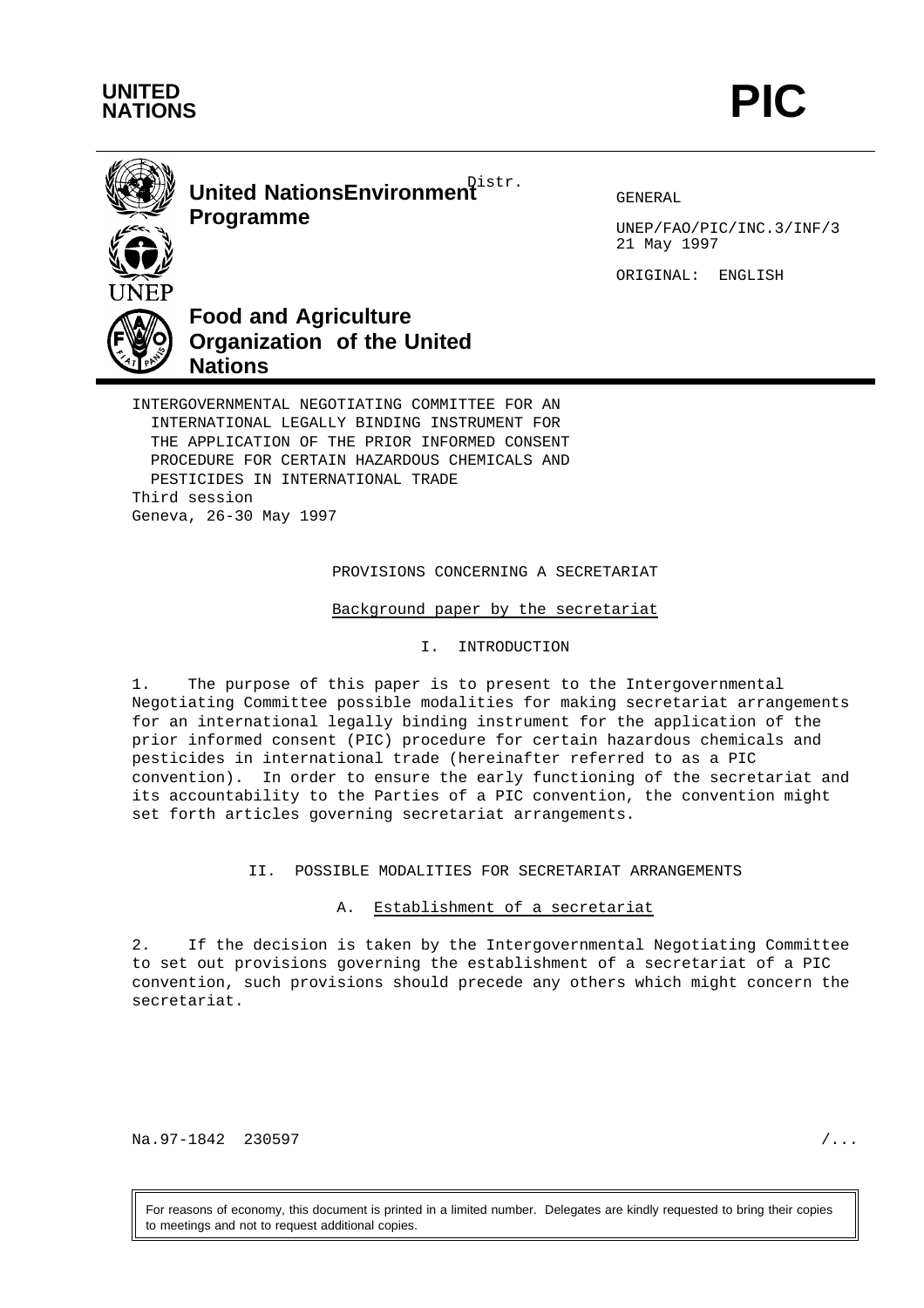UNEP/FAO/PIC/INC.3/INF/3 Page 2

## B. Functions of a secretariat

3. The functions of a secretariat of a PIC convention might be categorized as follows:

(a) Administrative functions to assist the Parties in implementing the convention, including the organization of relevant meetings and transmission of information; and

(b) Operational functions to carry out some of the activities under the future PIC procedure and other relevant work assigned to it in order to facilitate the implementation of the convention.

Such secretariat functions might be listed and set out in a separate article and/or specifically in various substantive articles.

## C. Institutional arrangements

4. In addition to a provision which generally establishes the secretariat of a PIC convention, other provisions might identify institutional arrangements for providing such a secretariat on a permanent and/or interim basis. Considering the importance of utilizing the best available resources, this might include an institutional linkage to the existing international organizations which are competent in matters of secretariat support to a PIC convention. In this regard, due attention should be given to the institutional support for the operation of the voluntary PIC procedure provided jointly the United Nations Environment Programme (UNEP) and the Food and Agriculture Organization of the United Nations (FAO).  $1/$ 

5. Without prejudice to the actual language of an article governing a secretariat, possible options for the institutional arrangements for a secretariat to carry out administrative and operational functions might be outlined as follows:

(a) Option 1: Institutional linkage to a single organization. In circumstances where there is a single organization competent in the field covered by a convention or a recognized lead organization in that field, the convention might establish an institutional linkage to such an organization by designating it to carry out the functions of the secretariat. By utilizing the administrative arrangements of a single organization, the establishment of and administrative support to the secretariat would become relatively simple. In addition to its administrative services, the convention might benefit from the expertise of the organization related to the convention. A number of recent global environmental conventions and other agreements set out such provisions concerning secretariat arrangements. The organizations which organized the negotiating process of the respective

<sup>1/</sup> Further details of the institutional arrangements for the operation of the voluntary PIC procedure may be found in document UNEP/FAO/PIC/INC.1/4. See also paragraphs 5.1, 5.2 and 5.3 of the amended London Guidelines for the Exchange of Information on Chemicals in International Trade and paragraph 9.8.2 of Article 9 of the International Code of Conduct on the Distribution and Use of Pesticides.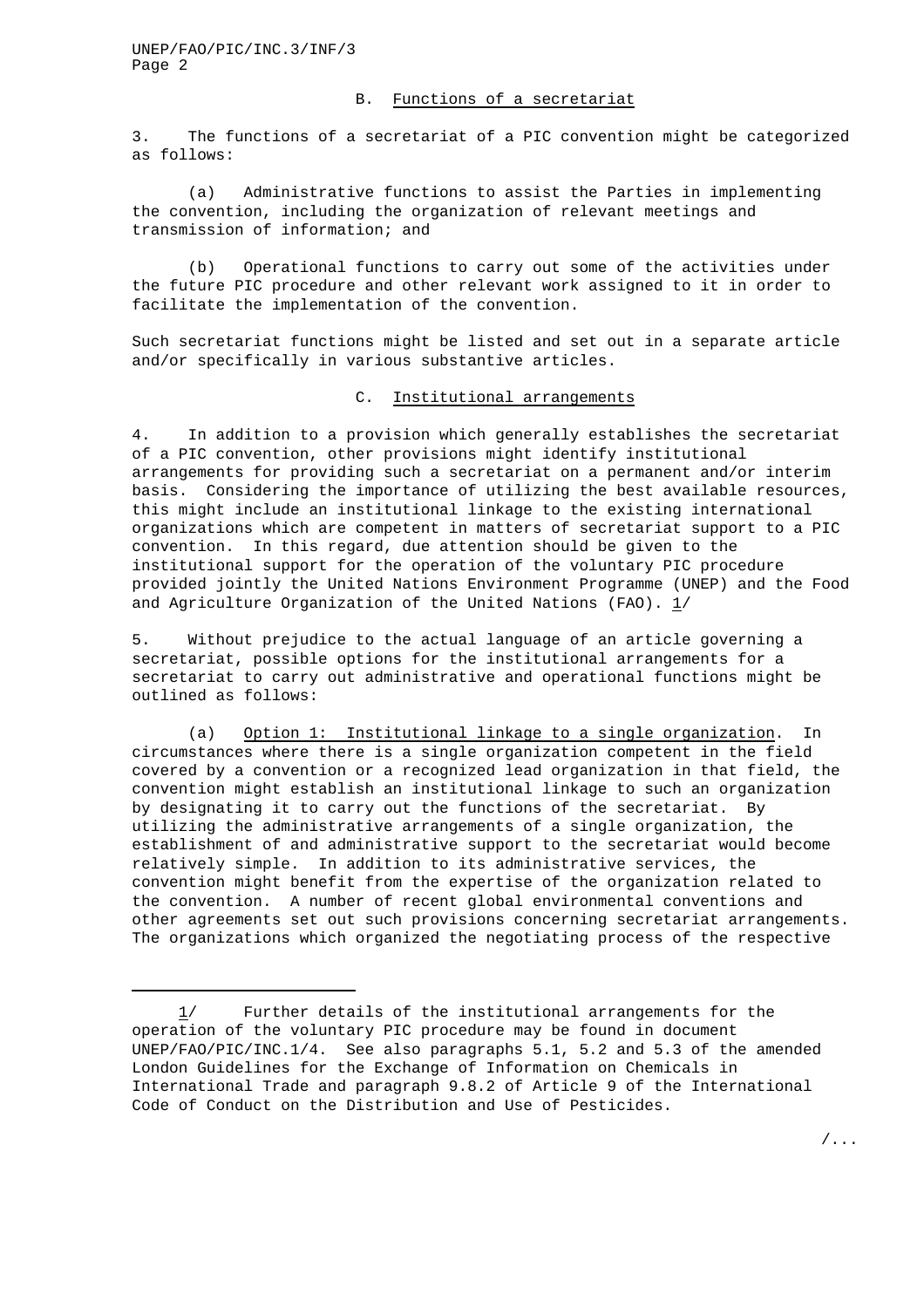conventions/agreements and functioned as their interim secretariats have been normally designated as the permanent secretariats.

(b) Option 2: Institutional linkage with two or more organizations. In circumstances where there are two or more organizations with distinctive expertise and competence in the field covered by the convention and their complementary participation is essential, the secretariat of a convention should be institutionally linked to such organizations. While the administrative arrangements under this option would be more complicated than the case where the convention secretariat is administered by a single organization, the organizations concerned would be able to enter into the necessary administrative arrangements. This option has the advantage of being able to combine the distinctive expertise of the organizations and utilize it for the implementation of the convention. As mentioned above, the institutional arrangements for the voluntary PIC procedure is a pertinent example. UNEP and FAO jointly operate the voluntary PIC procedure under the amended London Guidelines for the Exchange of Information on Chemicals in international Trade and the International Code of Conduct on the Distribution and Use of Pesticides and share the operational responsibility. Through a memorandum of understanding, UNEP and FAO have established an institutional linkage for the joint operation of the voluntary PIC procedure. In practice, a similar arrangement could be made for carrying out functions of the secretariat of a PIC convention, which would also provide for the continuity of the regime and ensure smooth transition from the voluntary to the mandatory PIC procedure.

(c) Option 3: No institutional linkage to a particular organization. When there is no compelling evidence that substantive services can be provided by existing organizations, it might be necessary to establish a new administrative body or to designate a Government or Governments to carry out the functions of a secretariat, without any institutional linkage to existing organization. Such examples are found in several regional conventions (for example, some regional seas conventions, such as the Convention for the Protection of the Marine Environment of the North-East Atlantic). There is, however, no such precedent among the existing global environmental conventions. While this option allows the Parties of the convention to tailor the organizational structure of the secretariat, it would require additional work and resources for preparing and adopting its own administrative structure, procedures and necessary instruments (for example, staff rules and financial regulations).

## D. Modalities for practical arrangements

6. Experience in the development of existing global environmental conventions shows that there are various modalities available for designating and making interim arrangements for the secretariat of a convention. Such options include the following:

- (a) Designation of the secretariat:
- (i) The convention might set out provisions governing either:

a. The designation, on permanent basis, of a specific organization or organizations as the secretariat; or

/...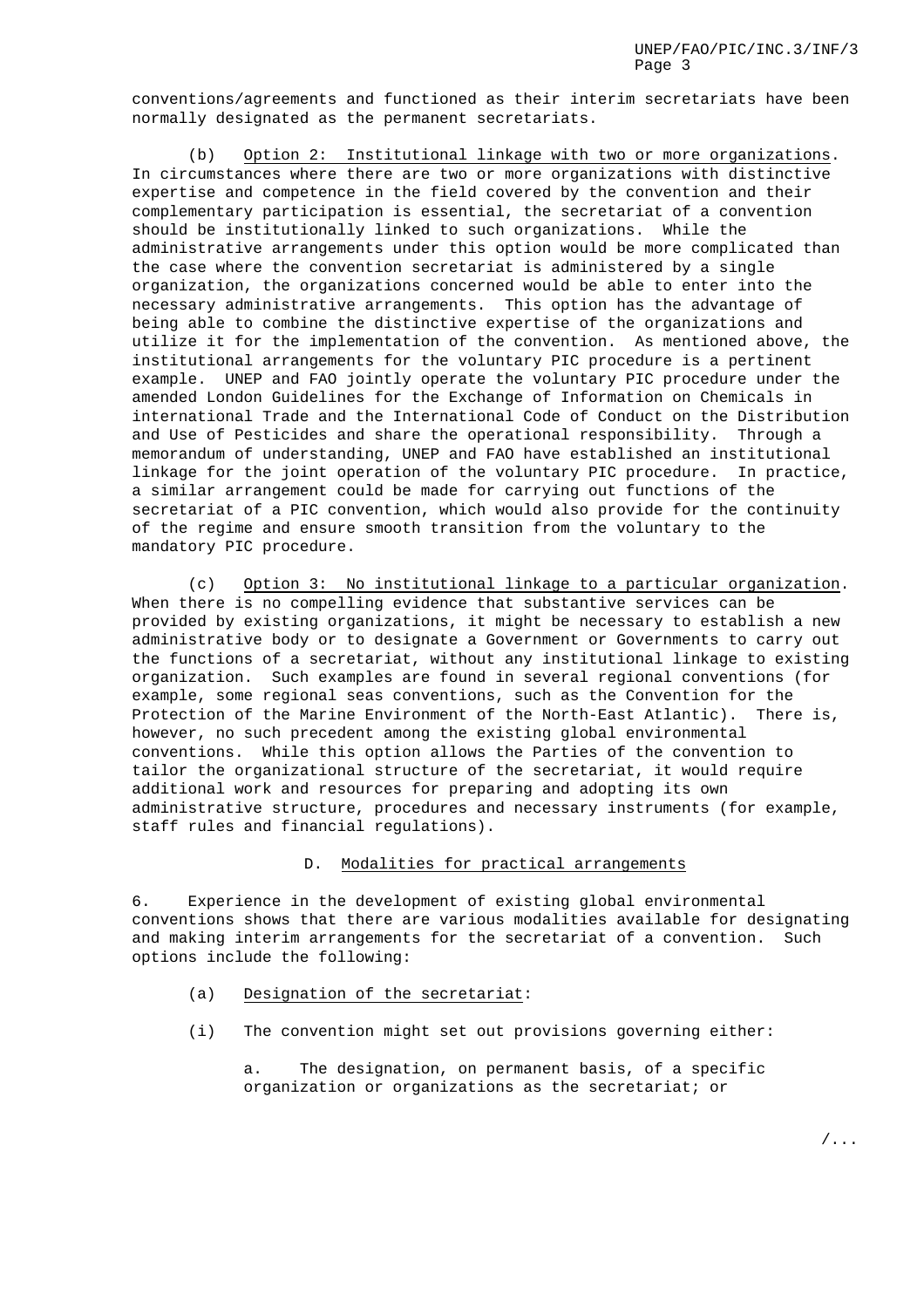b. The designation, only on an interim basis, of an organization(s) as the secretariat for the period between the entry into force and the first meeting of the Conference of the Parties (or until such time as the permanent secretariat is decided) and deferring such decision to the Conference of the Parties (normally at its first meeting); or

c. Deferring the decision of the designation of the secretariat to the Conference of the Parties (normally to its first meeting);

- (ii) The designation of the secretariat might be made from among those existing international organizations which have expressed their willingness to carry out secretariat functions. Corresponding to the designation of the secretariat by the convention or its Conference of the Parties, a reciprocal approval by the governing body of the organization is required for accepting such designation. In case two or more organizations are designated, concurrent decisions of their governing bodies to accept the designation would be necessary. Practical administrative arrangements may be made between such organizations in accordance with the overall guidance provided by the convention and its Conference of the Parties. If there is no linkage to existing organizations, the decision on the designation of the secretariat might be made either in the convention or by the Conference of the Parties;
	- (b) Interim arrangements:
	- (i) Since the convention does not function until its entry into force, interim arrangements could cover the period between its adoption and either its entry into force or the first meeting of the Conference of the Paries. Such interim arrangement might best be made in a resolution of the final act adopted at a conference of plenipotentiaries. The convention may or may not set out provisions concerning the interim secretariat arrangements for the period between its entry into force until the first meeting of the Conference of the Parties. Legally speaking, such provisions have little force, because the convention does not operate until its entry into force and permanent arrangements usually are made at the first meeting of the Conference of the Parties;
- (ii) On an interim basis, necessary activities might be carried out by the organization or organizations that have been requested to do so in a resolution of the final act. Such activities could be guided by an inter-governmental process (for example an ad hoc working group with specific mandate) if it is envisaged also in one of the resolutions of the final act;
- (iii) With no interim arrangements, it would be difficult or impossible for the Conference of the Parties to arrange its work, since no substantive preparatory work would be made available to it.